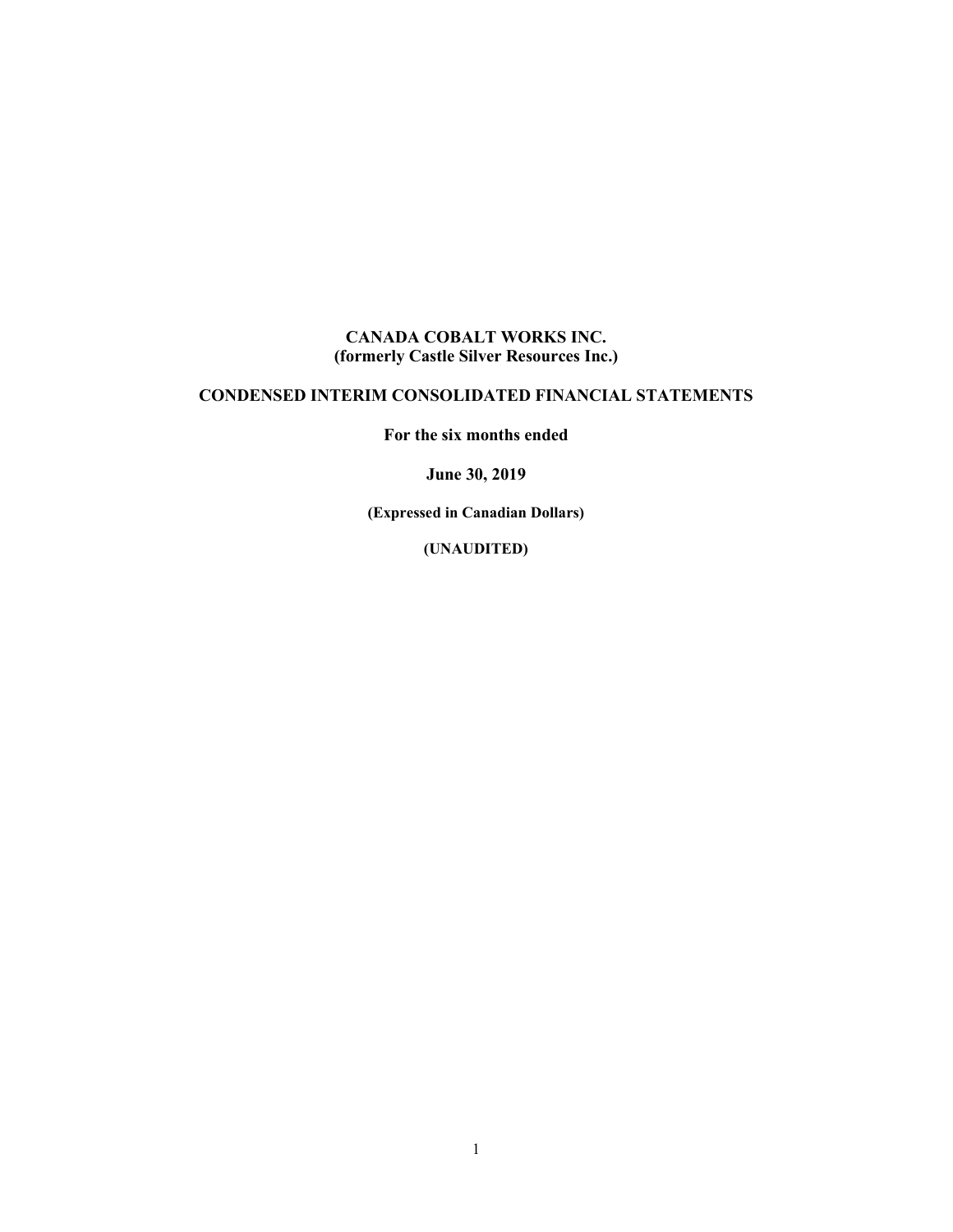#### **CANADA COBALT WORKS INC. CONDENSED INTERIM CONSOLIDATED FINANCIAL STATEMENTS**

#### **NOTICE TO READER**

#### **Responsibility for Financial Statements**

The accompanying unaudited interim condensed consolidated financial statements of Canada Cobalt Works Inc. for the six months ended June 30, 2019 have been prepared by management in accordance with International Financial Reporting Standards applicable to interim financial statements (see note 2) to the unaudited interim condensed consolidated financial statements). Recognizing that the Company is responsible for both the integrity and objectivity of the unaudited financial statements, management is satisfied that these unaudited interim condensed consolidated financial statements have been fairly presented.

#### **Auditors Involvement**

The external auditors of Canada Cobalt Works Inc. have not audited or performed a review of the unaudited interim condensed consolidated financial statements for the six months ended June 30, 2019.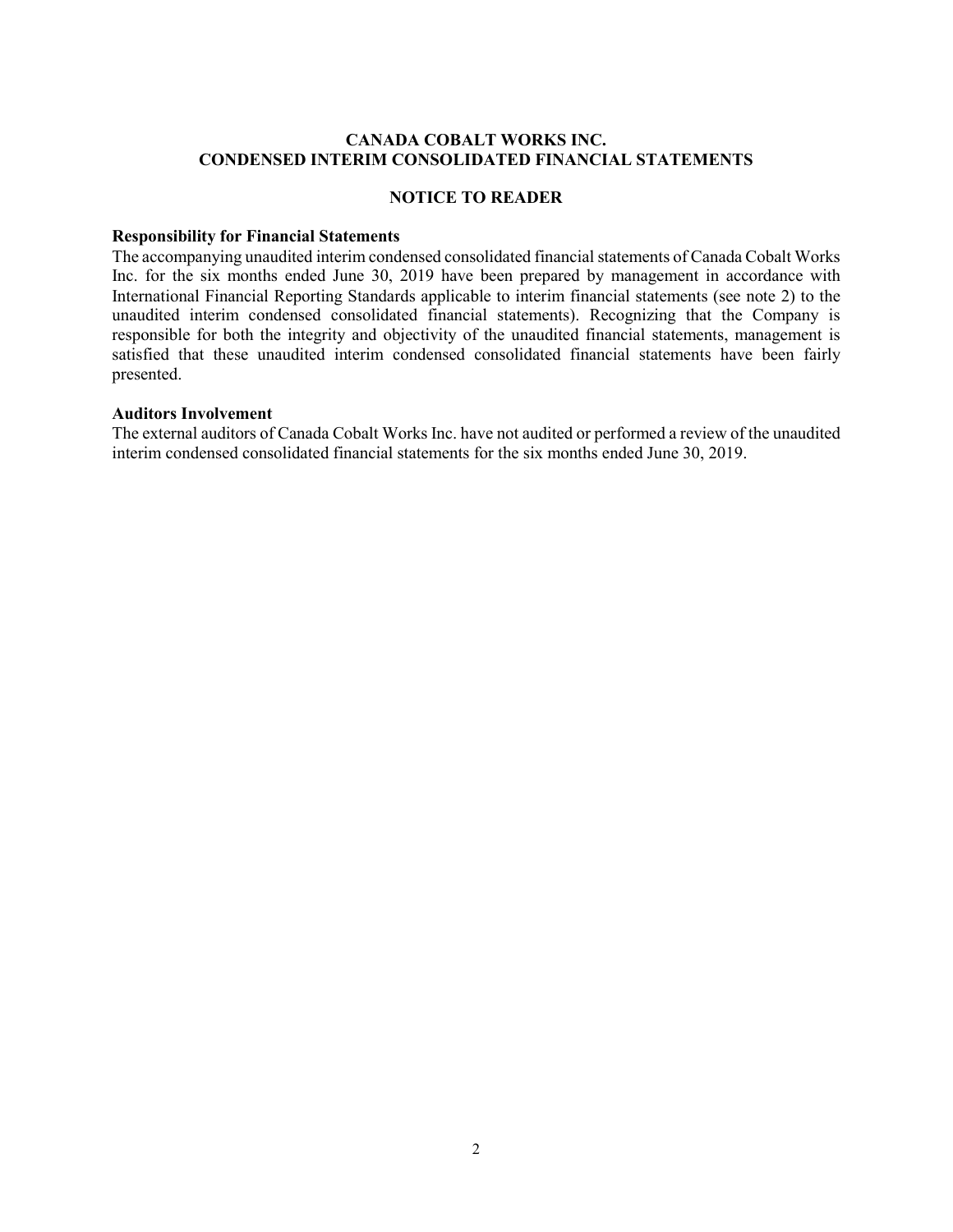### **CANADA COBALT WORKS INC. (formerly Castle Silver Resourses Inc.) Consolidated Statements of Financial Position (Expressed in Canadian Dollars)**

**June 30, December 31, 2019 2018 audited Assets Current assets** Cash **\$ 51,483 \$ 281,659** Accounts receivable **63,061** 153,116 **Total Current Assets 434,775 114,544 434,775 Fixes Assets** Equipment (Note 5) **141,904** 157,671 **Total Fixed Assets 141,904 157,671 Total Arrets 256,448 592,446 Liabilities Current liabilities** Accounts payable and accrued liabilities (Note 9) 670,935 859,455 **Total Liabilities 670,935 859,455 Shareholders' Equity (Deficiency)** Share capital (Note 6) **26,562,348 24,924,775** Reserves (Notes 7 & 8) **2,696,058 3,309,944** Contributed surplus **4,196,150 4,032,972** Deficit **(33,869,043) (32,534,700) Total Shareholders' Equity (Deficiency) (414,487) (267,009) Total Liabilities and Shareholders' Equity (Deficiency) \$ 256,448 \$ 592,446 Nature of operations and going concern (Note 1) Commitments and Contingencies (Note 12) Subsequent events (Note 13)** APPROVED ON BEHALF OF THE BOARD Signed "Frank Basa" Signed "Jacques Monette"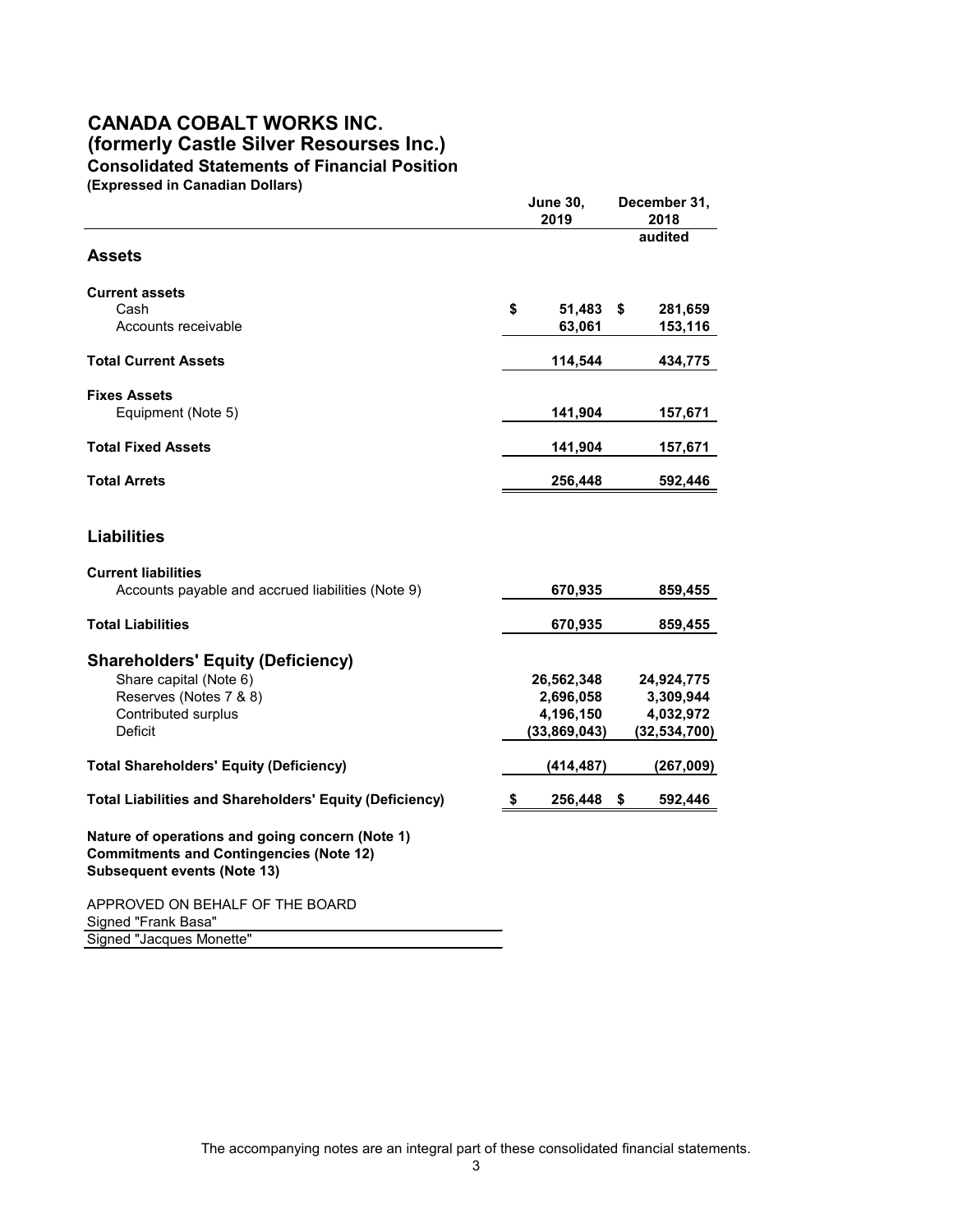# **CANADA COBALT WORKS INC. (formerly Castle Silver Resourses Inc.) Consolidated Statements of Loss and Comprehensive Loss**

**(Expressed in Canadian Dollars)**

|                                                                          |               | <b>Three months ended</b><br><b>June 30,</b> | <b>Six months ended</b><br><b>June 30,</b> |               |
|--------------------------------------------------------------------------|---------------|----------------------------------------------|--------------------------------------------|---------------|
|                                                                          | 2019          | 2018                                         | 2019                                       | 2018          |
| <b>Income</b>                                                            |               |                                              |                                            |               |
| Sales of RE-20X process                                                  | \$<br>176,991 | \$                                           | \$<br>176,991                              | \$            |
| <b>Expenses</b>                                                          |               |                                              |                                            |               |
| Exploration and evaluation                                               |               |                                              |                                            |               |
| Acquisition costs                                                        | 86,350        |                                              | 86,350                                     |               |
| Assays and testing                                                       | 5,028         | 40,140                                       | 51,164                                     | 50,564        |
| Depreciation                                                             | 7,883         |                                              | 15,767                                     |               |
| Drilling                                                                 |               | 251,150                                      | 65,445                                     | 251,150       |
| Equipment                                                                | 87,374        | 63,409                                       | 220,130                                    | 206,377       |
| Facility expenses                                                        | 15,861        | 22,324                                       | 110,849                                    | 78,735        |
| Feasibility and scooping study                                           | 13,112        | 37,738                                       | 106,530                                    | 37,738        |
| Geology and geophysics                                                   | 152,529       | 15,000                                       | 176,024                                    | 30,000        |
| Labour                                                                   | 43,875        | 12,972                                       | 112,450                                    | 12,972        |
| Project management and engineering                                       | 42,634        | 61,017                                       | 103,926                                    | 76,387        |
| Taxes, permits and licensing                                             | 4,687         | 441                                          | 12,241                                     | 2,814         |
| Travel                                                                   |               | 8,604                                        |                                            | 9,595         |
|                                                                          | 459,333       | 512,795                                      | 1,060,876                                  | 756,332       |
| Corporate                                                                |               |                                              |                                            |               |
| Administrative and general expenses                                      | 19,430        | 32,126                                       | 39,951                                     | 52,266        |
| Advertising and promotion                                                | 885           | 147,659                                      | 62,218                                     | 190,037       |
| Professional fees                                                        | 116,487       | 140,352                                      | 239,944                                    | 278,162       |
| Filing costs and shareholders' information                               | 31,854        | 49,050                                       | 75,071                                     | 91,088        |
| <b>Travel</b>                                                            | 6,589         | 36,369                                       | 23,021                                     | 80,162        |
|                                                                          | 175,245       | 405,556                                      | 440,205                                    | 691,715       |
| Other items                                                              |               |                                              |                                            |               |
| Interest and penalties                                                   |               |                                              | 10,253                                     | 1,287         |
| <b>First Nation costs</b>                                                |               |                                              |                                            | 11,179        |
| <b>Stock Option Compensation</b>                                         |               | 672,000                                      |                                            | 672,000       |
| <b>Interest and penalties</b>                                            |               | 672,000                                      | 10,253                                     | 684,466       |
| <b>Total Expenses</b>                                                    | 634,578       | 1,590,351                                    | 1,511,334                                  | 2,132,513     |
| Net and comprehensive loss for the year                                  | (457, 587)    | (1,590,351)                                  | (1, 334, 343)                              | (2, 132, 513) |
| Net loss per share - basic and fully diluted                             | (0.01)        | (0.04)                                       | (0.02)                                     | (0.05)        |
|                                                                          |               |                                              |                                            |               |
| Weighted average number of shares outstanding<br>basic and fully diluted | 78,148,038    | 44,328,416                                   | 76,532,045                                 | 40,881,578    |

The accompanying notes are an integral part of these consolidated financial statements.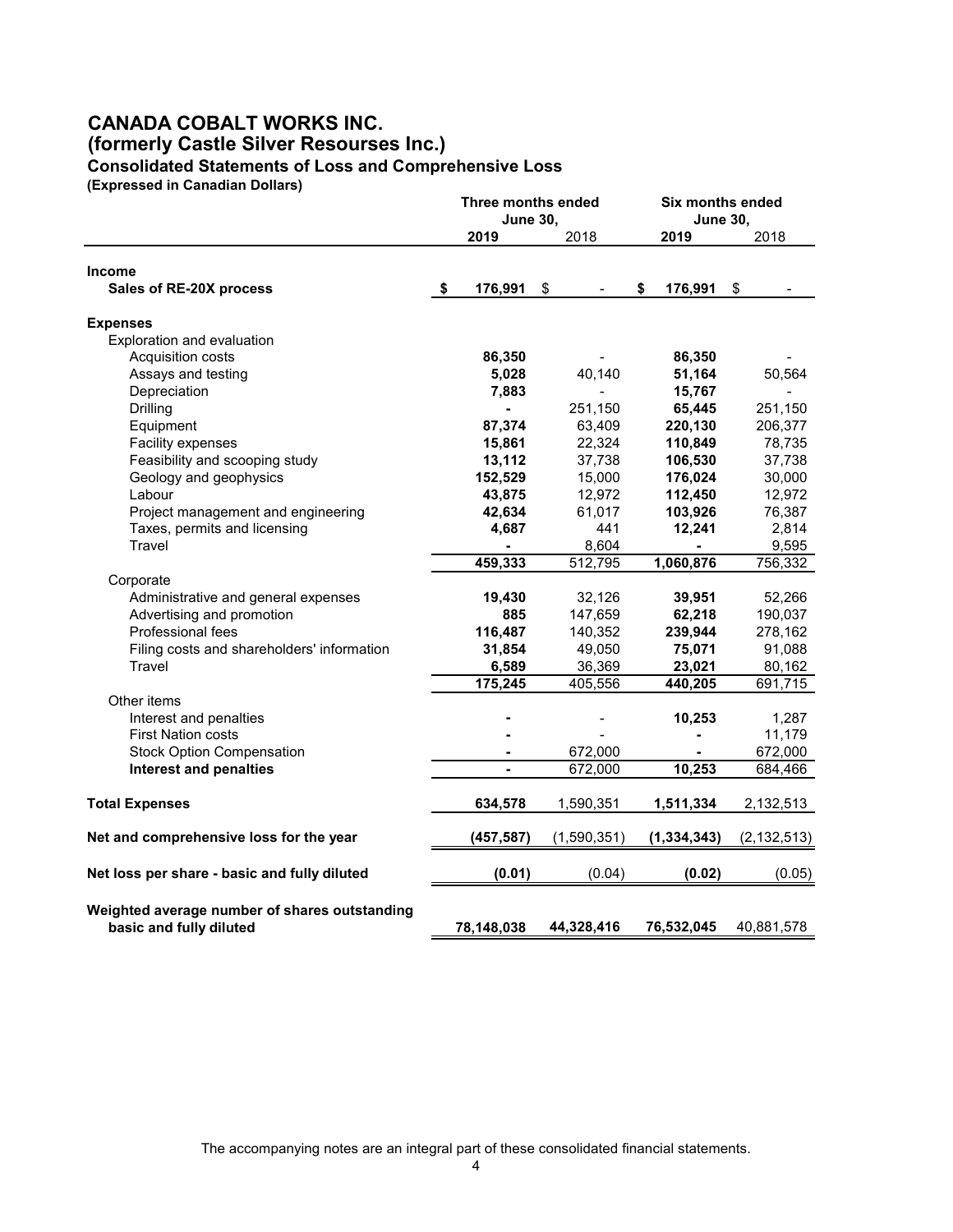# **CANADA COBALT WORKS INC. (formerly Castle Silver Resourses Inc.)**

**Consolidated Statements of Changes in Equity**

**(Expressed in Canadian Dollars)** 

|                                                        | <b>Share</b><br>Capital     | <b>Units to</b><br>be issued | <b>Warrants</b><br>and Options | <b>Contributed</b><br><b>Surplus</b> | <b>Deficit</b>            | <b>Total Equity</b><br>(Deficiency) |
|--------------------------------------------------------|-----------------------------|------------------------------|--------------------------------|--------------------------------------|---------------------------|-------------------------------------|
|                                                        |                             |                              |                                |                                      |                           |                                     |
| <b>Balance December 31, 2017</b><br>Private placements | 20,066,637<br>\$<br>588,571 | 27,001                       | \$2,379,943<br>441,429         | \$3,739,815                          | $(25, 849, 605)$ \$<br>-S | 363,791<br>1,030,000                |
| Exercise of warrants - Cash                            | 617,279                     |                              |                                |                                      |                           | 617,279                             |
| Exercise of warrants - BV                              |                             |                              |                                |                                      |                           |                                     |
|                                                        | 181,461                     |                              | (181, 461)                     |                                      |                           |                                     |
| Exercise of options - Cash                             | 24,500                      |                              |                                |                                      |                           | 24,500                              |
| Exercise of options - BV                               | 22,050                      |                              | (22,050)                       |                                      |                           |                                     |
| Options granted                                        |                             |                              | 672,000                        |                                      |                           | 672,000                             |
| Net loss for the period                                |                             |                              |                                |                                      | (2, 132, 513)             | (2, 132, 513)                       |
| <b>Balance, June 30, 2018</b>                          | 21,500,498                  | 27,001                       | 3,289,861                      | 3,739,815                            | (27, 982, 118)            | 575,057                             |
| Private placements                                     | 1,224,434                   |                              | 224,620                        |                                      |                           | 1,449,054                           |
| Exercise of warrants - Cash                            | 1,496,742                   |                              |                                |                                      |                           | 1,496,742                           |
| Exercise of warrants - BV                              | 388,522                     |                              | (388, 522)                     |                                      |                           |                                     |
| Warrants expired                                       |                             |                              | (4,657)                        | 4,657                                |                           |                                     |
| Exercise of options - Cash                             | 180,400                     |                              |                                |                                      |                           | 180,400                             |
| Exercise of options - BV                               | 162,400                     |                              | (162, 400)                     |                                      |                           |                                     |
| Options granted                                        |                             |                              | 621,050                        |                                      |                           | 621,050                             |
| <b>Options Expired</b>                                 |                             |                              | (288, 500)                     | 288,500                              |                           |                                     |
| Share Issue costs                                      | (41, 221)                   |                              | (11, 626)                      |                                      |                           | (52, 847)                           |
| Issued for debt                                        |                             |                              |                                |                                      |                           |                                     |
| Compensation                                           |                             |                              | 16,117                         |                                      |                           | 16,117                              |
| Issued for property                                    | 13,000                      | (27,001)                     | 14,001                         |                                      |                           |                                     |
| Adjustment for part XII.6 tax                          |                             |                              |                                |                                      | 857                       | 857                                 |
| Net loss for the year                                  |                             |                              |                                |                                      | (4, 553, 439)             | (4, 553, 439)                       |
| <b>Balance December 31, 2018</b>                       | 24,924,775                  |                              | 3,309,944                      | 4,032,972                            | (32, 534, 700)            | (267,009)                           |
| Exercise of warrants - Cash                            | 917,865                     |                              |                                |                                      |                           | 917,865                             |
| Exercise of warrants - BV                              | 231,658                     |                              | (231, 658)                     |                                      |                           |                                     |
| Warrants expired                                       |                             |                              | (163, 178)                     | 163,178                              |                           |                                     |
| Exercise of options - Cash                             | 199,000                     |                              |                                |                                      |                           | 199,000                             |
| Exercise of options - BV                               | 219,050                     |                              | (219,050)                      |                                      |                           |                                     |
| Issued for property                                    | 70,000                      |                              |                                |                                      |                           | 70,000                              |
| Net loss for the period                                |                             |                              |                                |                                      | (1, 334, 343)             | (1, 334, 343)                       |
| <b>Balance, June 30, 2019</b>                          | 26,562,348                  | $\blacksquare$               | 2,696,058                      | 4,196,150                            | (33, 869, 043)            | (414, 487)                          |

The accompanying notes are an integral part of these consolidated financial statements.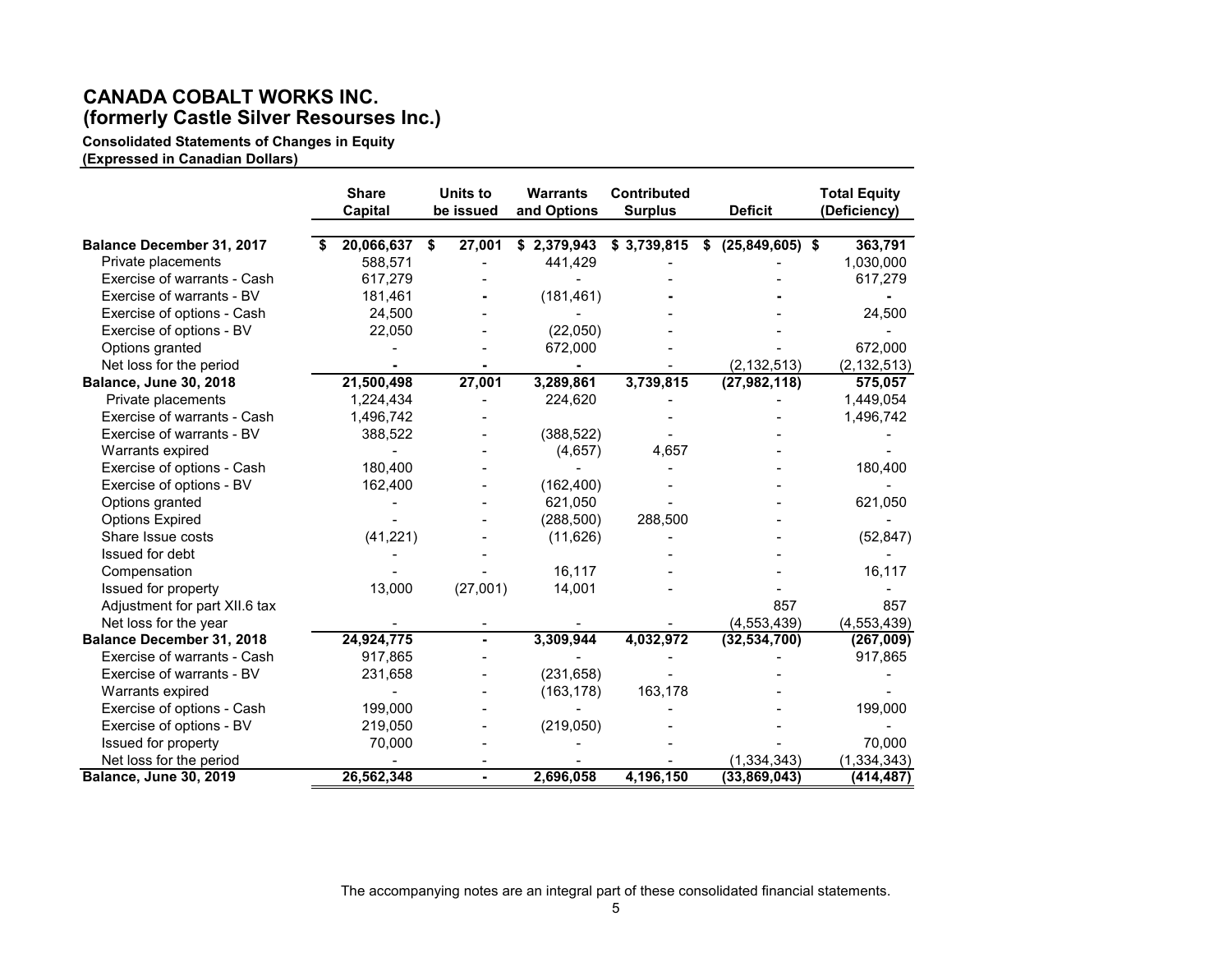# **CANADA COBALT WORKS INC.**

**(formerly Castle Silver Resourses Inc.)**

**Consolidated Statements of Cash Flows**

| (Expressed in Canadian Dollars)           |                                |               |  |
|-------------------------------------------|--------------------------------|---------------|--|
| For the six months ended June 30,         | 2019                           | 2018          |  |
|                                           |                                |               |  |
| Cash provided by (used in):               |                                |               |  |
| <b>Operating activities</b>               |                                |               |  |
| Net loss for the Period                   | $(1,334,343)$ \$ $(2,132,513)$ |               |  |
| Items not involving cash                  |                                |               |  |
| Stock option compensation                 |                                | 672,000       |  |
| Depreciation                              | 15,767                         |               |  |
| Changes in non-cash working capital items |                                |               |  |
| Amounts receivable                        | 90,055                         | (40, 469)     |  |
| Accounts payable and accrued liabilities  | (118, 520)                     | 106,147       |  |
| Net cash flows from operating activities  | (1, 347, 041)                  | (1, 394, 835) |  |
|                                           |                                |               |  |
| <b>Financing activities</b>               |                                |               |  |
| Issuance of common shares and warrants    |                                | 1,671,779     |  |
| <b>Exercise of warrants</b>               | 917,865                        |               |  |
| Exercise of options                       | 199,000                        | 1,671,779     |  |
| Net cash flows from financing activities  | 1,116,865                      |               |  |
| Increase in cash                          | (230, 176)                     | 276,944       |  |
| Cash, beginning of year                   | 281,659                        | 446,897       |  |
| Cash, end of period                       | \$<br>51,483                   | 723,841<br>\$ |  |

The accompanying notes are an integral part of these consolidated financial statements.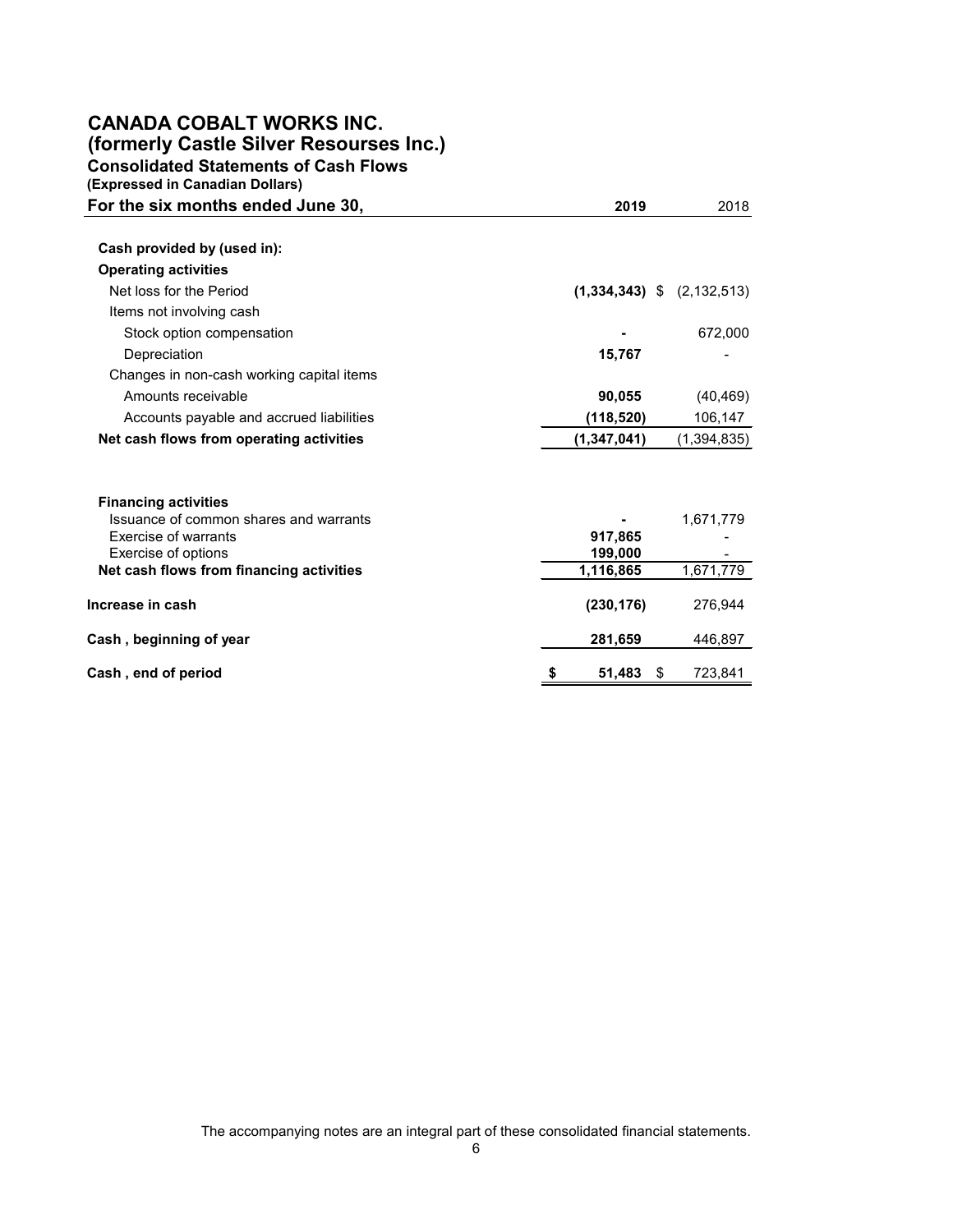### **1. NATURE OF BUSINESS AND GOING CONCERN (continued)**

These interim condensed consolidated financial statements have been prepared on a going concern basis and do not reflect the adjustments to the carrying values of assets and liabilities and the reported expenses and statement of financial position classifications that would be necessary if the Company were unable to realize its assets and settle its liabilities as a going concern in the normal course of operations. Such adjustments could be material.

# **2. BASIS OF PRESENTATION AND STATEMENT OF COMPLIANCE**

### **Statement of Compliance**

The Company prepares its financial statements in accordance with Canadian generally accepted accounting principles as set out in the Handbook of the Canadian Institute of Chartered Accountants ("CICA Handbook"), which incorporates International Financial Reporting Standards ("IFRS"), as issued by the International Accounting Standards Board ("IASB") and interpretations of the International Financial Reporting Interpretations Committee ("IFRIC"). Accordingly, these condensed interim financial statements have been prepared in accordance with IFRS applicable to the preparation of interim financial statements, including IAS 34, as required by National Instrument 52-107 sec. 3.2(1)(b)(ii).

#### **Basis of presentation**

These consolidated financial statements have been prepared on the historical cost basis except for certain financial instruments that have been measured at fair value.

#### **Functional currency**

The presentation and functional currency of the Company and its subsidiaries is the Canadian dollar.

### **Significant accounting estimates and judgments**

The preparation of these consolidated financial statements requires management to make judgments and estimates that affect the reported amounts of assets and liabilities at the date of the financial statements and reported amounts of expenses during the reporting period. Actual outcomes could differ from these judgments and estimates. The consolidated financial statements include judgments and estimates which, by their nature, are uncertain. The impacts of such judgments and estimates are pervasive throughout the consolidated financial statements, and may require accounting adjustments based on future occurrences. Revisions to accounting estimates are recognized in the period in which the estimate is revised and also in future periods when the revision affects both current and future periods.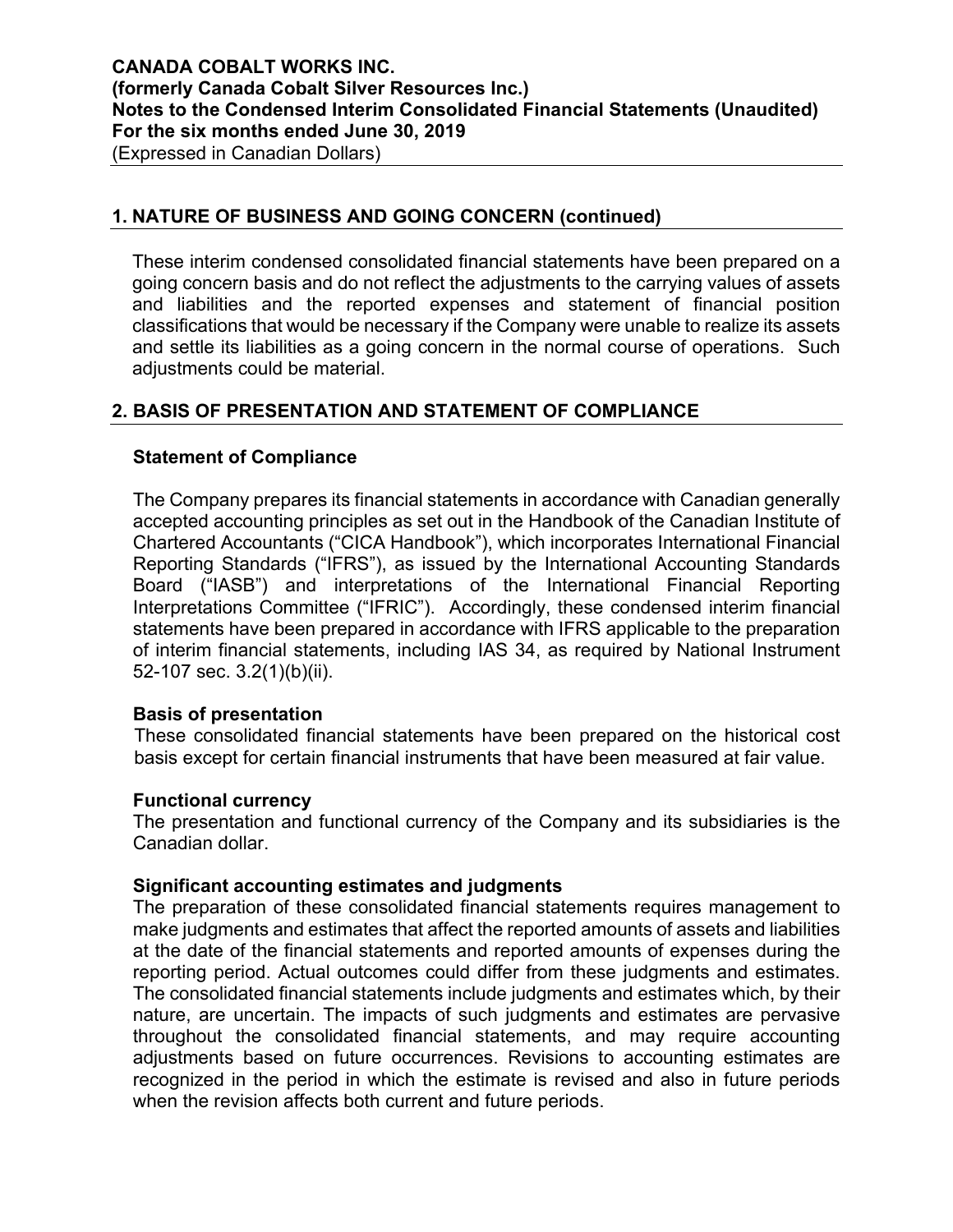### **1. NATURE OF BUSINESS AND GOING CONCERN**

#### **Nature of business**

Canada Cobalt Works Inc. ("Canada Cobalt" or the "Company") was incorporated on April 29, 2005 pursuant to the Canada Business Corporations Act under the name Naples Capital Corp. On November 19, 2007, the Company amended its articles to change its name to Takara Resources Inc. and on November 28, 2018 the Company amended its name to Canada Cobalt Works Inc. The address of the Company's head office is 3028 Quadra Court, Coquitlam, BC V3B 5X6. Canada Cobalt's principal business activities are the acquisition, evaluation, exploration and development of mineral properties. To date, the Company has not realized any revenues from its properties.

These Condensed Interim consolidated financial statements were approved by the Board of Directors on August 21, 2019.

Although the Company has taken steps to verify title to the properties on which it is conducting exploration and evaluation activities, and in which it has an interest, in accordance with industry standards for the current stage of exploration of such properties, these procedures do not guarantee the Company's title. Property title may be subject to unregistered prior agreements, government licensing requirements or regulations, social licensing requirements, non-compliance with regulatory and environmental requirements or aboriginal land claims.

### **Going concern**

As at June 30, 2019, the Company has not yet achieved profitable operations, has a working capital deficiency of \$555,391 (December 31, 2018 – \$404,680), had accumulated losses of \$33,869,043 (December 31, 2018 - \$32,534,700) and expected to incur future losses in the development of its business. These items represent material uncertainties which cast significant doubt about the ability of the Company to continue as a going concern. The Company is in the process of exploring its properties and had not yet determined whether these properties contain economically recoverable reserves. The continued operations of the Company are dependent upon the discovery of economically recoverable reserves, the ability of the Company to obtain the financing to complete the necessary exploration and development of such property and upon attaining future profitable production or proceeds from disposition of the properties. Management is actively pursuing additional sources of financing, and while it has been successful in doing so in the past, there can be no assurance it will be able to do so in the future.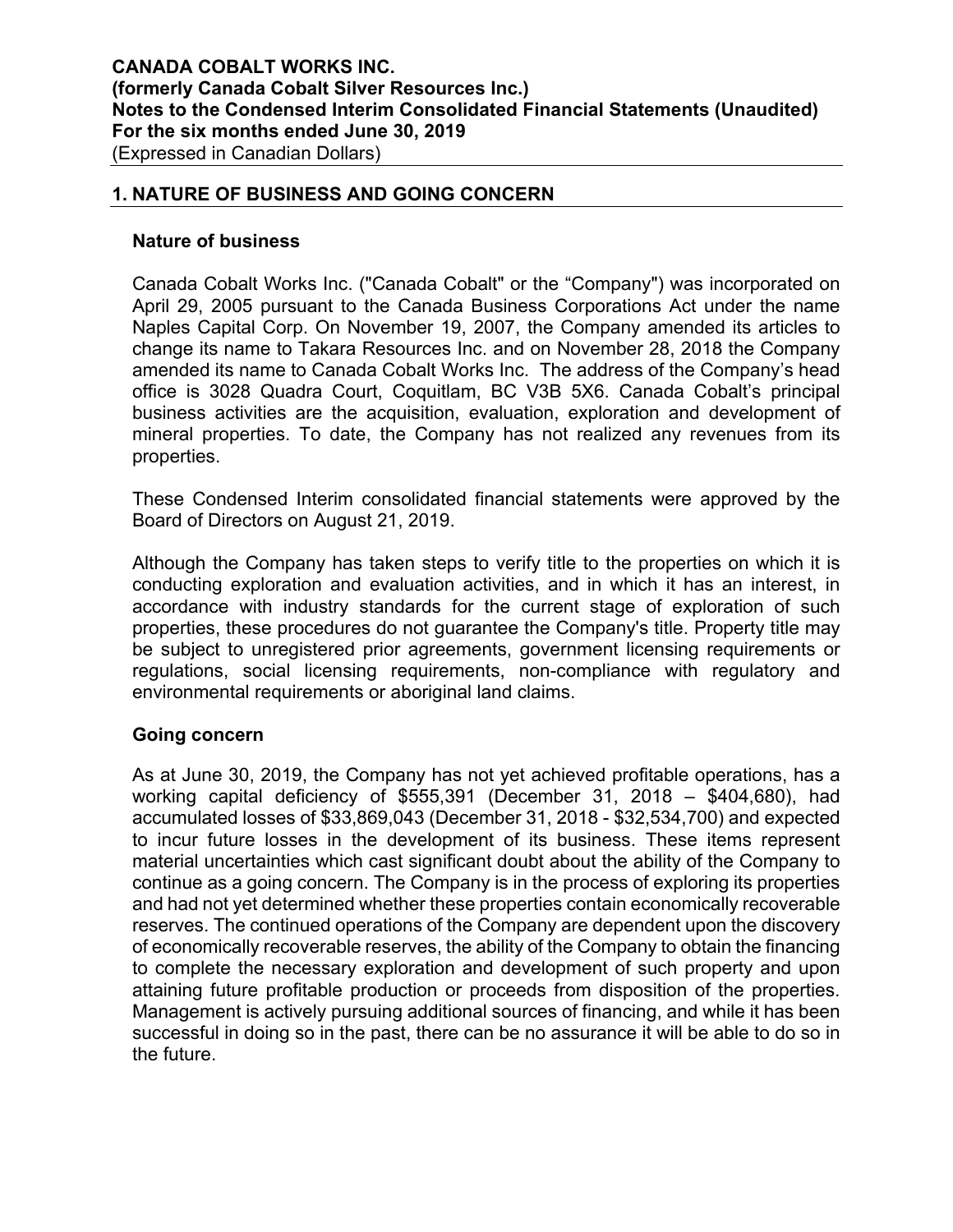### **2. BASIS OF PRESENTATION AND STATEMENT OF COMPLIANCE (continued)**

*Income, value added, withholding and other taxes* 

The Company is subject to income, value added, withholding and other taxes. Significant judgment is required in determining the Company's provisions for taxes. There are many transactions and calculations for which the ultimate tax determination is uncertain during the ordinary course of business. The Company recognizes liabilities for anticipated tax audit issues based on estimates of whether additional taxes will be due. The determination of the Company's income, value added, withholding and other tax liabilities requires interpretation of complex laws and regulations. The Company's interpretation of taxation law as applied to transactions and activities may not coincide with the interpretation of the tax authorities. All tax related filings are subject to government audit and potential reassessment subsequent to the financial statement reporting period. Where the final tax outcome of these matters is different from the amounts that were initially recorded, such differences will impact the tax related accruals and deferred income tax provisions in the period in which such determination is made.

#### *Acquisition of Castle Silver Mines Inc.*

The Company has determined that the transaction between the Company and Granada Gold Mine Inc. ("Granada") (formerly Gold Bullion Development Corp.) to acquire Castle Silver Mines Inc. ("CSM"), a Granada wholly-owned subsidiary, constituted an asset acquisition by the Company, as CSM did not meet the definition of a business as defined in IFRS 3 Business Combinations. Accordingly, effective as at the date of closing, CSM's net assets were consolidated at allocated cost and no goodwill has been recognized.

*Going concern* 

See Note 1.

# **3. SIGNIFICANT ACCOUNTING POLICIES**

The accounting policies set out in the Company's audited financial statements for the year ended December 31, 2018 have been applied consistently to these interim condensed consolidated financial statements.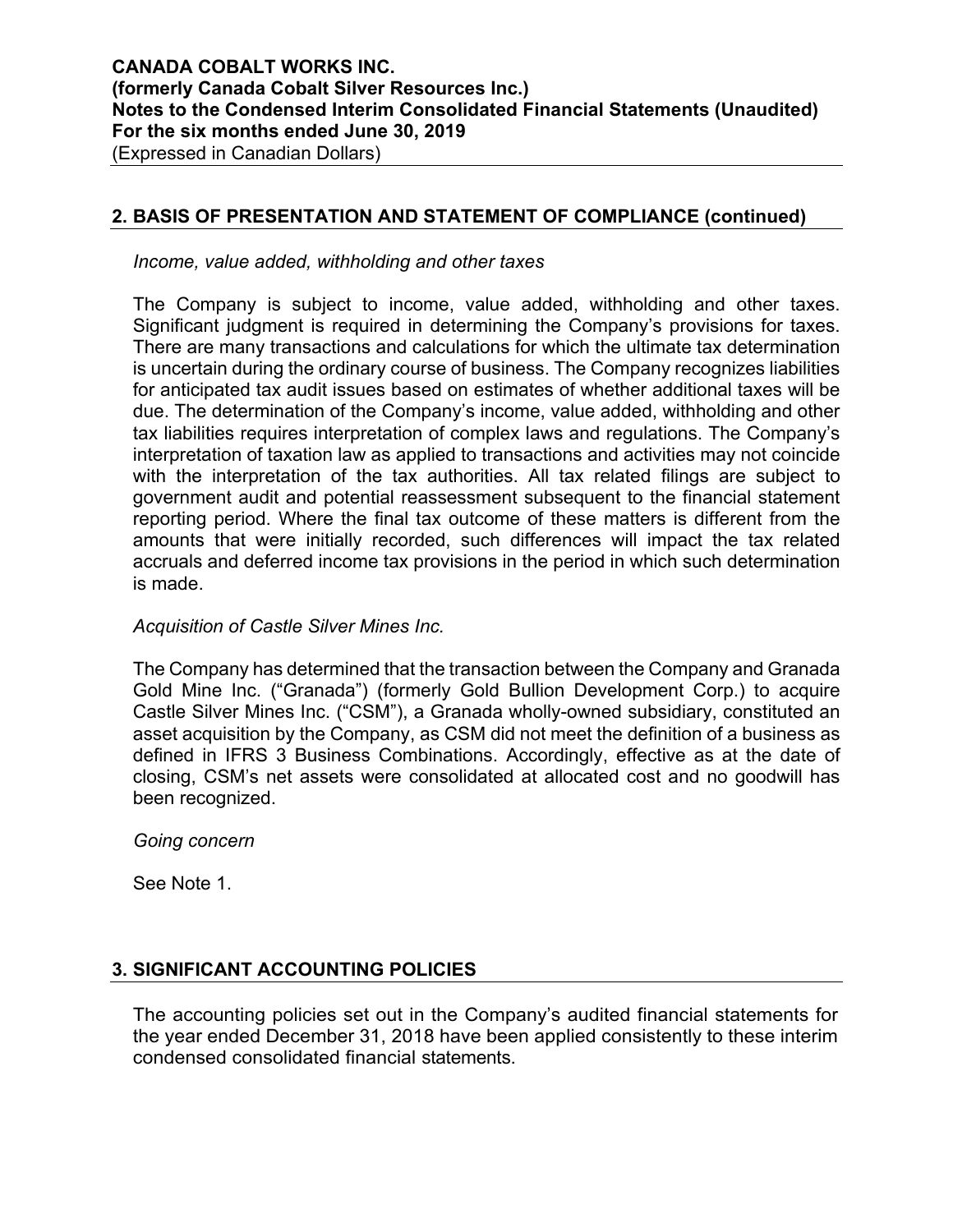### **4**. **EXPLORATION AND EVALUATION PROJECTS**

#### **Castle Silver Mine Project, Ontario**

The Company holds a 100% interest in certain claims and parcels located in the Haultain and Nicol townships of Ontario. The property is subject to a sliding scale royalty on silver production which will start from 3% when the price of silver is US\$15 or lower per troy ounce and up to 5% when the price of silver is greater than US\$30 per troy ounce and a 5% gross overriding royalty on the sale of products derived from the property with a minimum annual payment of \$15,000 in the form of royalties on all future production from the property and a 1% NSR.

#### **Beaver and Violet Properties, Ontario**

The Company holds a 100% interest in the Beaver and Violet cobalt and silver properties located in the township of Coleman, in northern Ontario. The properties are subject to a 3% NSR royalty of which each 1% can be purchased for \$1.5M.

### **5. EQUIPMENT**

The Company did not have any equipment during the 2017 year. Equipment with a total cost of \$197,089 was acquired in 2018. \$132,974 worth of this Equipment was purchased from companies controlled by the CEO who is also a director of the Company.

|           | June 30, 2019  |              |                   |              |            |  |  |  |
|-----------|----------------|--------------|-------------------|--------------|------------|--|--|--|
|           | <b>Balance</b> | Additions    | <b>Balance</b>    |              |            |  |  |  |
|           | December 31,   | (Disposals)  | <b>June 30,</b>   | Accumulated  |            |  |  |  |
|           | 2018           | (Write-down) | 2019              | Amortization | <b>Net</b> |  |  |  |
|           |                |              |                   |              |            |  |  |  |
| Equipment | 157,671        |              | 157,671           | 15,767       | 141,904    |  |  |  |
|           |                |              |                   |              |            |  |  |  |
|           |                |              | December 31, 2018 |              |            |  |  |  |
|           | <b>Balance</b> | Additions    | <b>Balance</b>    |              |            |  |  |  |
|           | December 31,   | (Disposals)  | December 31,      | Accumulated  |            |  |  |  |
|           | 2017           | (Write-down) | 2018              | Amortization | <b>Net</b> |  |  |  |
|           |                |              |                   |              |            |  |  |  |
| Equipment |                | 197,089      | 197,089           | 39,418       | 157,671    |  |  |  |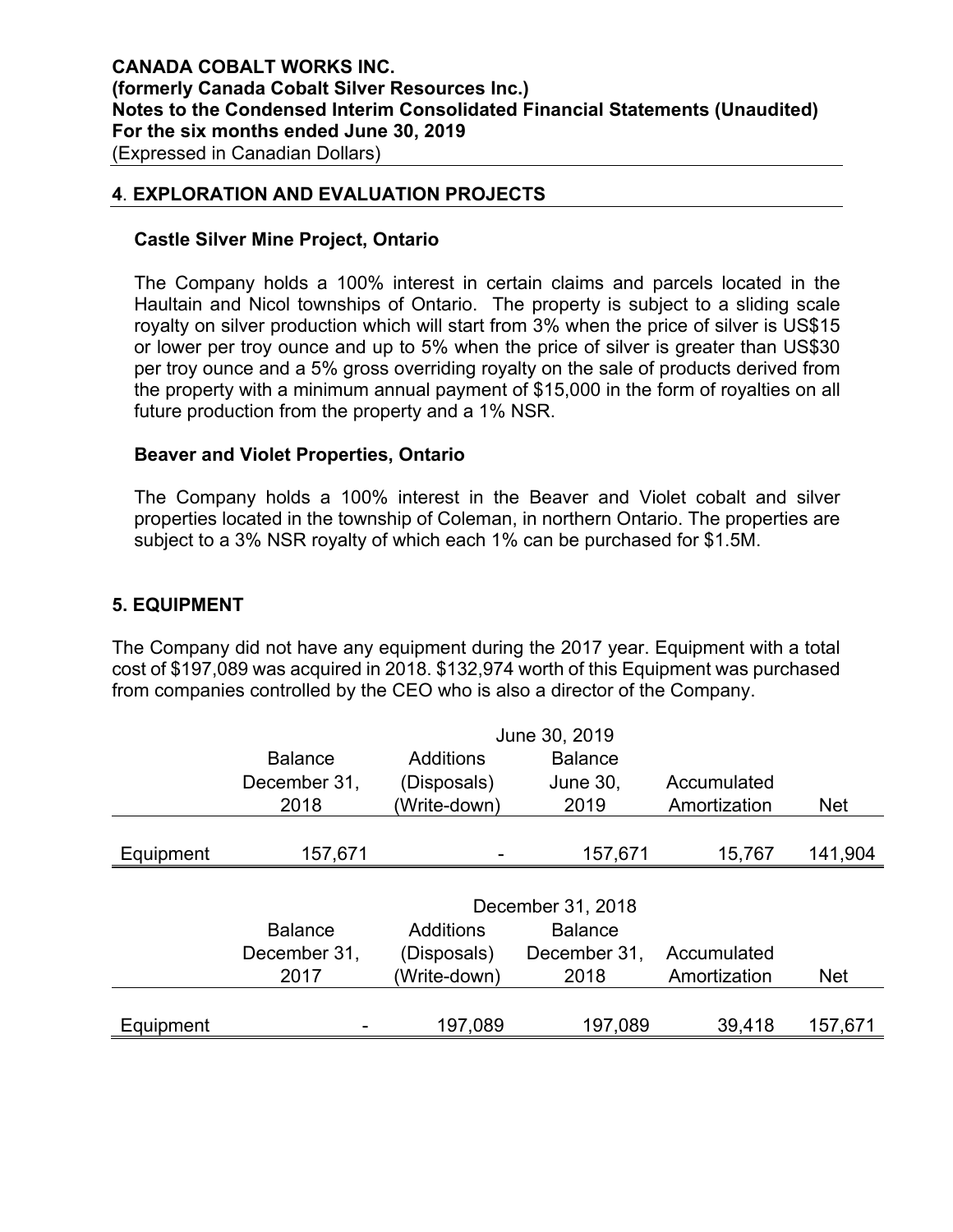#### **6**. **SHARE CAPITAL**

#### **Authorized**

Unlimited number of common shares without par value Unlimited number of preferred shares issuable in series

#### **Issued**

Common

|                                       | 2019          |              | 2018       |              |  |
|---------------------------------------|---------------|--------------|------------|--------------|--|
|                                       | <b>Number</b> |              | Number     |              |  |
|                                       | of Shares     | Amount       | of Shares  | Amount       |  |
|                                       |               |              |            |              |  |
| Balance, beginning of year            | 74,950,377    | \$24,924,775 | 56,501,218 | \$20,066,637 |  |
| Private placements                    |               |              | 5,172,170  | 1,813,005    |  |
| Issued on exercise of warrants - Cash | 3,967,463     | 917,865      | 9,406,989  | 2,114,021    |  |
| Issued on exercise of warrants - BV   |               | 231,658      |            | 569,983      |  |
| Issued on exercise of options - Cash  | 650,000       | 199,000      | 1,370,000  | 204,900      |  |
| Issued on exercise of options - BV    |               | 219,050      |            | 184,450      |  |
| Share issue costs                     |               |              |            | (41, 221)    |  |
| Issued for property                   | 200,000       | 70,000       | 2,500,000  | 13,000       |  |
| Balance, end of period                | 79,767,840    | \$26,562,348 | 74,950,377 | \$24,924,775 |  |

- **(i)** On January 15, 2018 the Company closed a private placement offering, raising gross proceeds of \$1,030,000. The Company issued 2,942,857 units at a price of \$0.35 per unit. Each unit comprises one common share and one share purchase warrant. Each warrant will entitle the holder thereof to purchase one additional common share of the Company at an exercise price of \$0.50 per share for a period of 2 years.
- **(ii)** On July 25, 2018 the Company issued 2,229,314 units at a purchase price of \$0.65 per unit. Each unit comprises one common share and one half of one share purchase warrant. Each whole warrant will entitle the holder thereof to purchase one additional common share of the Company at an exercise price of \$0.90 per share for a period of two years from closing, subject to TSX Venture Exchange ("Exchange") approval.

Finder's fees were paid in connection with the private placement in the amount of \$36,629.97 in cash and 56,354 broker warrants on the same terms as the purchaser warrants.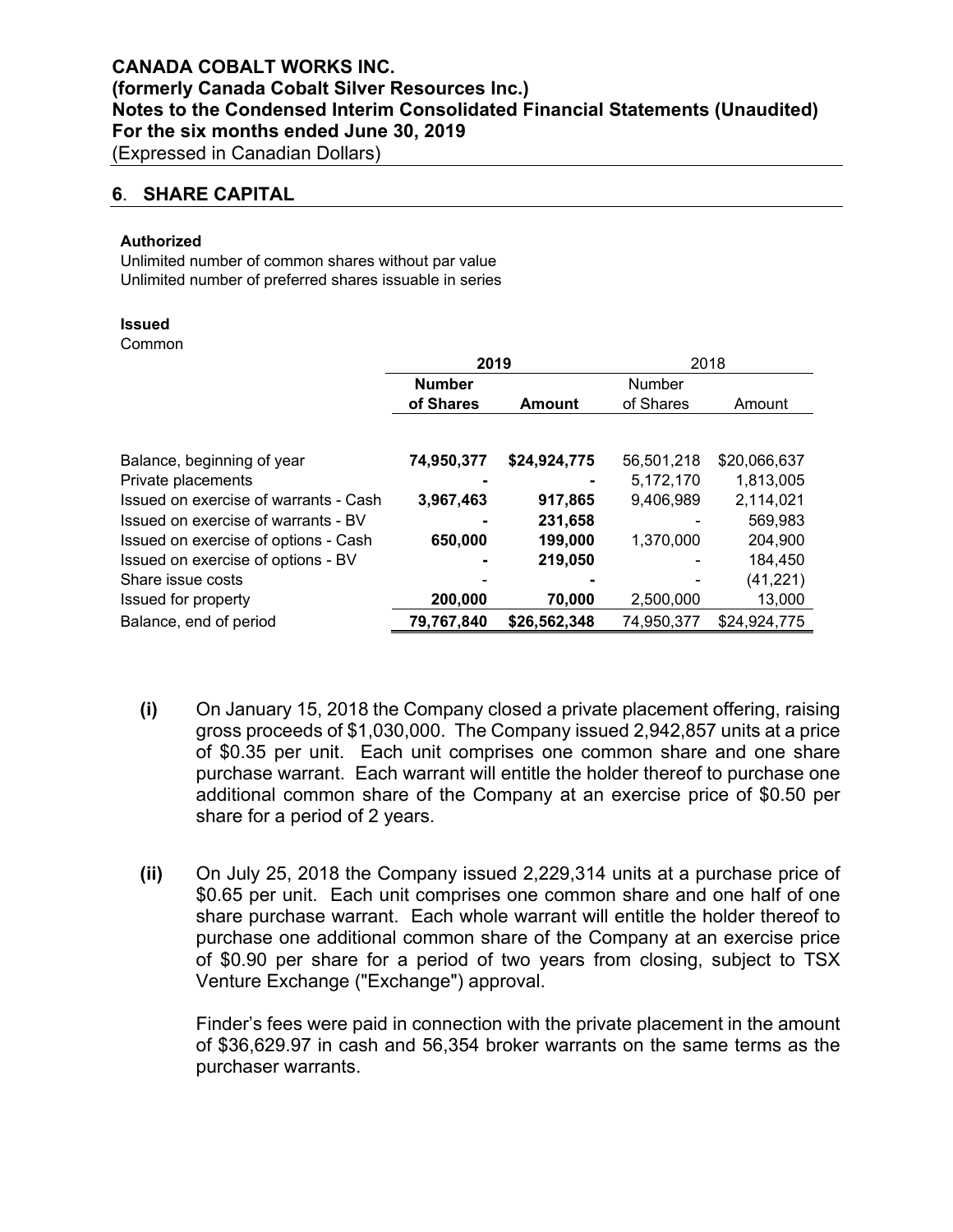# **CANADA COBALT WORKS INC. (formerly Canada Cobalt Silver Resources Inc.) Notes to the Condensed Interim Consolidated Financial Statements (Unaudited) For the six months ended June 30, 2019**

(Expressed in Canadian Dollars)

#### **7. WARRANTS**

#### **Warrant Transactions**

|                                 | 2919          |             | 2018        |                 |
|---------------------------------|---------------|-------------|-------------|-----------------|
|                                 | <b>Number</b> | <b>Book</b> | Number      | <b>Book</b>     |
|                                 | of Warrants   | Value       | of Warrants | Value           |
|                                 |               |             |             |                 |
| Balance, beginning of year      | 15,451,794    | \$1,329,772 | 19,076,379  | 1,219,871       |
| Issued by private placements    |               |             | 4,057,514   | 666,049         |
| Warrants exercised              | (3,917,463)   | (231, 658)  | (9,406,989) | (569, 983)      |
| Warrants expired                | (2, 194, 504) | (163, 178)  | (831, 464)  | (4,657)         |
| Issue costs related to warrants | -             |             |             | (11, 626)       |
| Issued for property             | ۰             |             | 2,500,000   | 14,001          |
| Issued as compensation          | ٠             |             | 56,354      | 16,117          |
| Balance, end of period          | 9,339,827     | 934,936     | 15,451,794  | 1,329,772<br>\$ |

### **Warrants Outstanding**

At June 30, 2019, the issued and outstanding warrants are as follows:

| Number of | Exercise |                    |            |
|-----------|----------|--------------------|------------|
| Warrants  | Price    | <b>Expiry Date</b> | Book value |
|           |          |                    |            |
| 3,462,500 | 0.300    | July 14, 2019      | 277,000    |
| 1,963,459 | 0.100    | September 17, 2019 | 10,996     |
| 2,742,857 | 0.500    | January 15, 2020   | 323,657    |
| 1,171,011 | 0.900    | July 25, 2020      | 323,283    |
| 9,339,827 | 0.100    |                    | 934,936    |
|           |          |                    |            |

### **8. STOCK OPTIONS**

The Company has in place a stock option plan (the "Plan") under which officers, directors, employees and consultants are eligible to receive incentive stock options. The aggregate number of common shares reserved for issuance under the Plan and common shares reserved for issuance under any other share compensation arrangement granted or made available by the Company from time to time may not exceed in aggregate 10% of the Company's common shares issued and outstanding at the time of grant. The term of any options granted under the Plan will be fixed by the Board of Directors and may not exceed ten years, but so long as the Company remains a "Tier 2" issuer under the policies of the Toronto Stock Exchange, options may not exceed a term of five years. The exercise price of options granted under the Plan will be determined by the Board of Directors, provided that it is not lower than the fair market value of the option shares on the date of the grant of the option.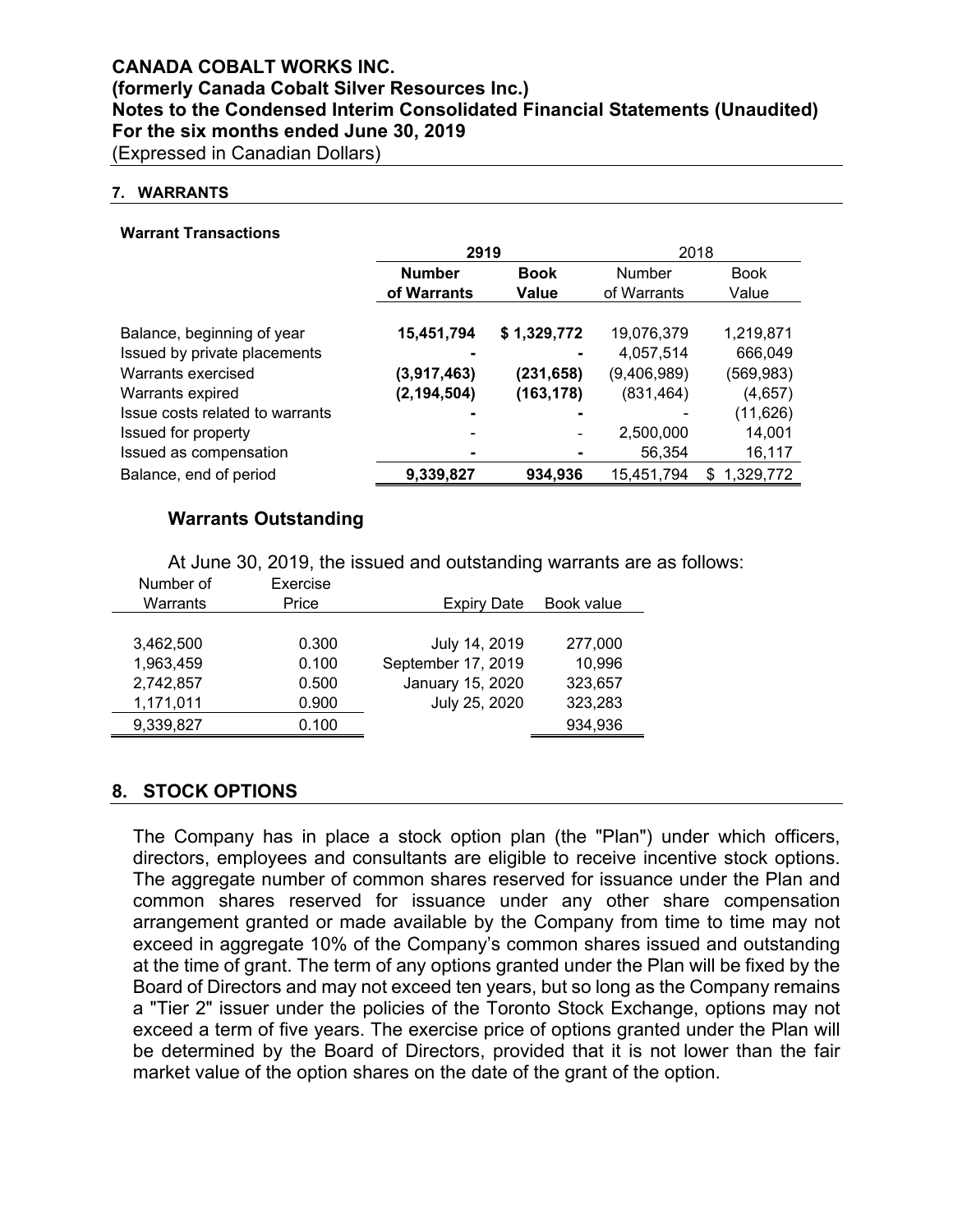(Expressed in Canadian Dollars)

### **8. STOCK OPTIONS (continued)**

The terms of the plan are as follows:

- (i) the maximum number of shares that can be received by a beneficiary during any 12 month period is limited to 5% of issued and outstanding shares;
- (ii) the maximum number of shares that can be reserved for a consultant during any 12 month period is limited to a 2% of issued and outstanding shares;
- (iii) the maximum number of shares that can be reserved for a supplier of investor relations services during any 12 month period is limited to 2% of issued and outstanding shares; moreover, the options granted may be exercised on a 12 month period after the grant, at the rate of 25% per quarter.

### **Stock Option Transactions**

|                            |           | 2019                     |             |             |    | 2018     |             |
|----------------------------|-----------|--------------------------|-------------|-------------|----|----------|-------------|
|                            |           | Weighted                 |             |             |    | Weighted |             |
|                            |           | Average                  |             | Average     |    |          |             |
|                            |           | Exercise                 |             |             |    | Exercise |             |
|                            | Options   | price                    | Value       | Options     |    | price    | Value       |
|                            |           |                          |             |             |    |          |             |
| Balance, beginning of year | 6,155,000 | \$<br>0.322              | \$1,980,172 | 5,575,000   | S  | 0.060    | \$1,160,072 |
| Exercised                  | 650,000   | 0.306                    | (219,050)   | (1,370,000) |    | 0.045    | (184, 450)  |
| Expired and cancelled      |           | $\overline{\phantom{0}}$ |             | (1,000,000) |    | 0.350    | (288,500)   |
| Granted                    |           |                          |             | 2,950,000   |    | 0.300    | 1,293,050   |
| Balance, end of period     | 6,805,000 | \$<br>0.259              | \$1,761,122 | 6,155,000   | \$ | 0.322    | \$1,980,172 |

# **Options outstanding**

### As at June 30, 2019 the options outstanding were as follows:

| <b>Number</b> | Options   | Exercise |                    | <b>Book</b> |
|---------------|-----------|----------|--------------------|-------------|
| of Options    | Vested    | Price    | <b>Expiry Date</b> | Value       |
|               |           |          |                    |             |
| 735,000       | 735,000   | 0.05     | April 13, 2021     | 38,022      |
| 100,000       | 100,000   | 0.19     | March 14, 2022     | 19,000      |
| 300,000       | 300,000   | 0.20     | May 24, 2022       | 90,000      |
| 100,000       | 100,000   | 0.20     | June 29, 2022      | 23,000      |
| 320,000       | 320,000   | 0.18     | October 12, 2022   | 57,600      |
| 2,050,000     | 2,050,000 | 0.30     | December 5, 2022   | 614,000     |
| 650,000       | 650,000   | 0.32     | June 5, 2023       | 225,550     |
| 400,000       | 400,000   | 0.70     | August 2, 2023     | 257,200     |
| 300,000       | 300,000   | 0.52     | August 3, 2023     | 195,300     |
| 550,000       | 550,000   | 0.36     | October 4, 2023    | 241,450     |
| 5,505,000     | 5,505,000 |          |                    | 1,761,122   |
|               |           |          |                    |             |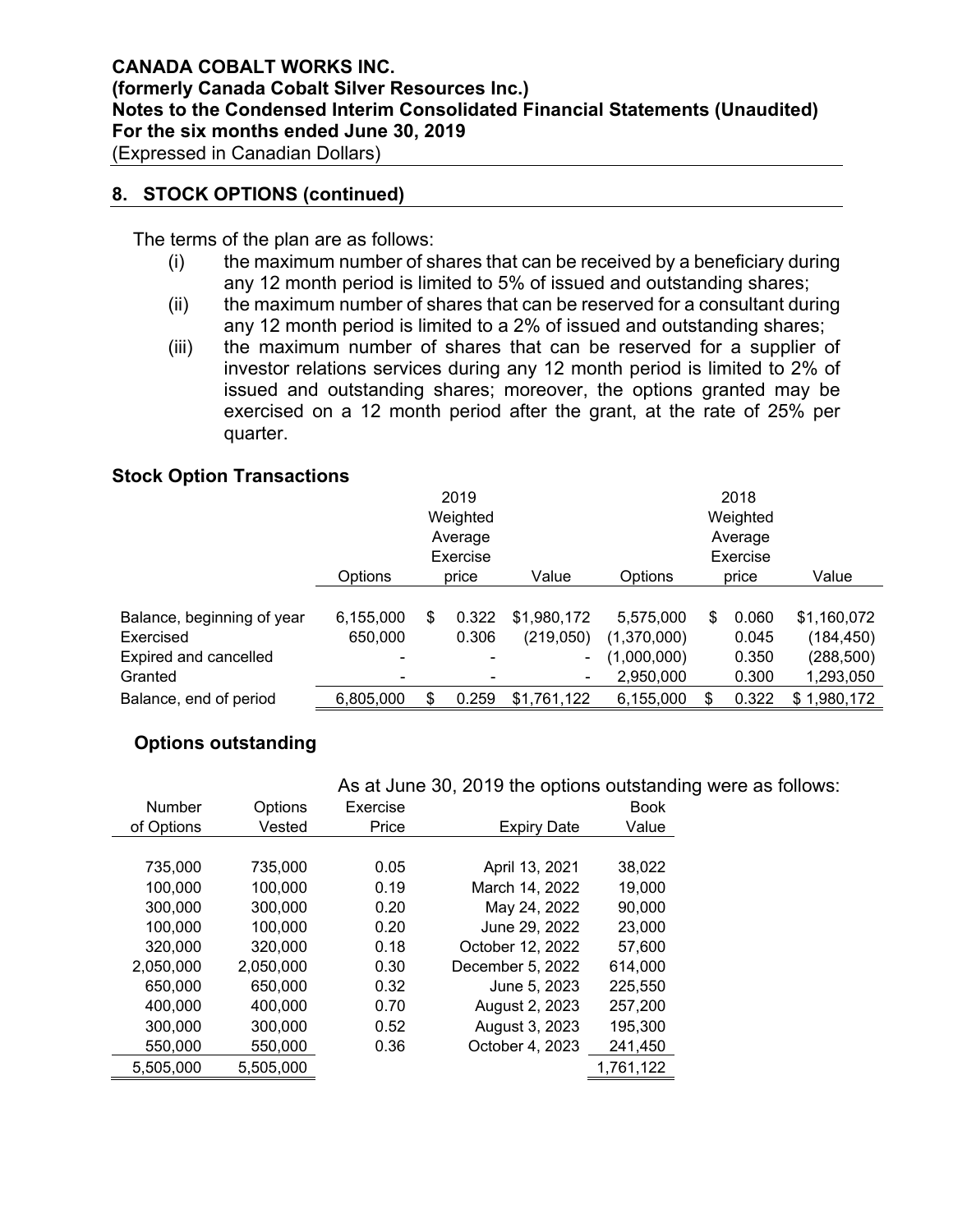### **9. RELATED PARTY TRANSACTIONS**

The Company has entered into agreements with officers of the Company and private companies controlled by officers and directors of the Company for management consulting, geological consulting and other services required by the Company.

In accordance with IAS 24, key management personnel are those persons having authority and responsibility for planning, directing and controlling the activities of the Company directly or indirectly, including any directors (executive and non-executive) of the Company.

The remuneration of officers and directors of the Company for the six months ended June 30, 2019 was \$134,890( 2018 - \$133,416)

### **10. CAPITAL MANAGEMENT**

The Company considers its capital structure to consist of shareholders' equity. The Company manages its capital structure and makes adjustments to it, based on the funds available to the Company, in order to support its exploration, development and operating activities.

The Company's objective when managing capital is to safeguard its ability to continue as a going concern in order to pursue the exploration of its mineral properties and maximize shareholder returns. The Company satisfies its capital requirements through careful management of its cash resources and by utilizing equity issues, as necessary, based on the prevalent economic conditions of both the industry and the capital markets and the underlying risk characteristics of the related assets. As at June 30, 2019 and December 31, 2018, the Company had no bank debt.

The Company will continue to assess new properties and seek to acquire an interest in additional properties if it feels there is sufficient geologic or economic potential and if it has adequate financial resources to do so. Management reviews its capital management approach on an ongoing basis and believes that this approach, given the relative size of the Company, is reasonable. There were no changes in the Company's approach to capital management during the Six months ended June 30, 2019 and year ended December 31, 2018.

The Company is not subject to any capital requirements imposed by a lending institution or regulatory body, other than of the TSX-V which requires adequate working capital or financial resources of the greater of (i) \$50,000 and (ii) an amount required in order to maintain operations and cover general and administrative expenses for a period of 6 months.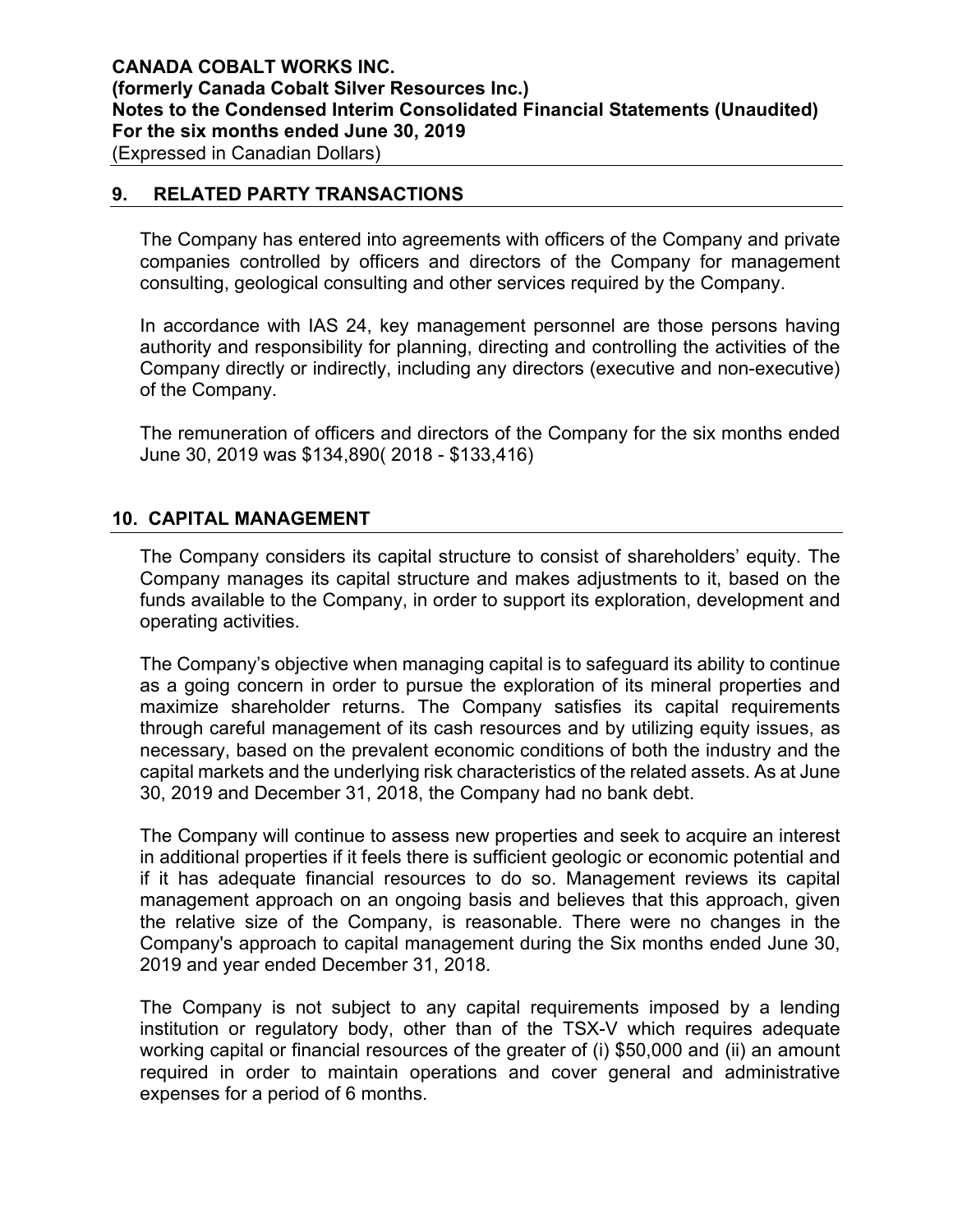### **11**. **FINANCIAL INSTRUMENTS AND RISK FACTORS**

The Company's risk exposures and the impact on the Company's financial instruments are set out in the Company's audited financial statements for the year ended December 31, 2018.

# **12. COMMITMENTS AND CONTINGENCIES**

### (a) Environmental Contingencies

The Company's exploration activities are subject to various laws and regulations governing the protection of the environment. These laws and regulations are continually changing and generally becoming more restrictive. The Company has made, and expects to make in the future, expenditures to comply with such laws and regulations.

### (b) Flow-Through Shares

Pursuant to the issuance of 2,560,000 flow-through shares on December 31, 2013, the Company renounced \$128,000 of qualified exploration expenditures with an effective date of December 31, 2013. The Company was required to expend this amount on qualified exploration expenditures by December 31, 2014. As of December 31, 2014, the Company has expended \$64,990 of this amount on qualified exploration expenditures. There was a shortfall of qualified expenditures of approximately \$63,010 as at December 31, 2014. The Company is currently working with the Investors in this private placement and CRA to resolve this matter.The Company has indemnified the subscribers of current and previous flow-through share offerings against any tax related amounts that may become payable by the subscribers as a result of the Company not meeting this expenditure commitment.

(c) Canada Cobalt Works has two active memorandums of understandings held with First Nations. The memorandum of understandings were entered into with the First Nations to respect their required engagement processes of mineral exploration and development that occurs within their traditional territory. The first MOU is an agreement with Matachewan First Nation; while the second MOU is also an agreement with two representative First Nations groups which are Temagami First Nation and the Teme-Augama Anishnabai.

These agreements were entered into separately with the respective First Nations primarily because the project property is understood to be located with the traditional territory of these identified First Nation groups. These MOUs provide for a framework on addressing various topics identified within the agreement.

The MOUs also includes terms outlining environmental protection, employment, training and business opportunities, and mitigation of impacts on the traditional pursuits of the members of the First Nation communities.